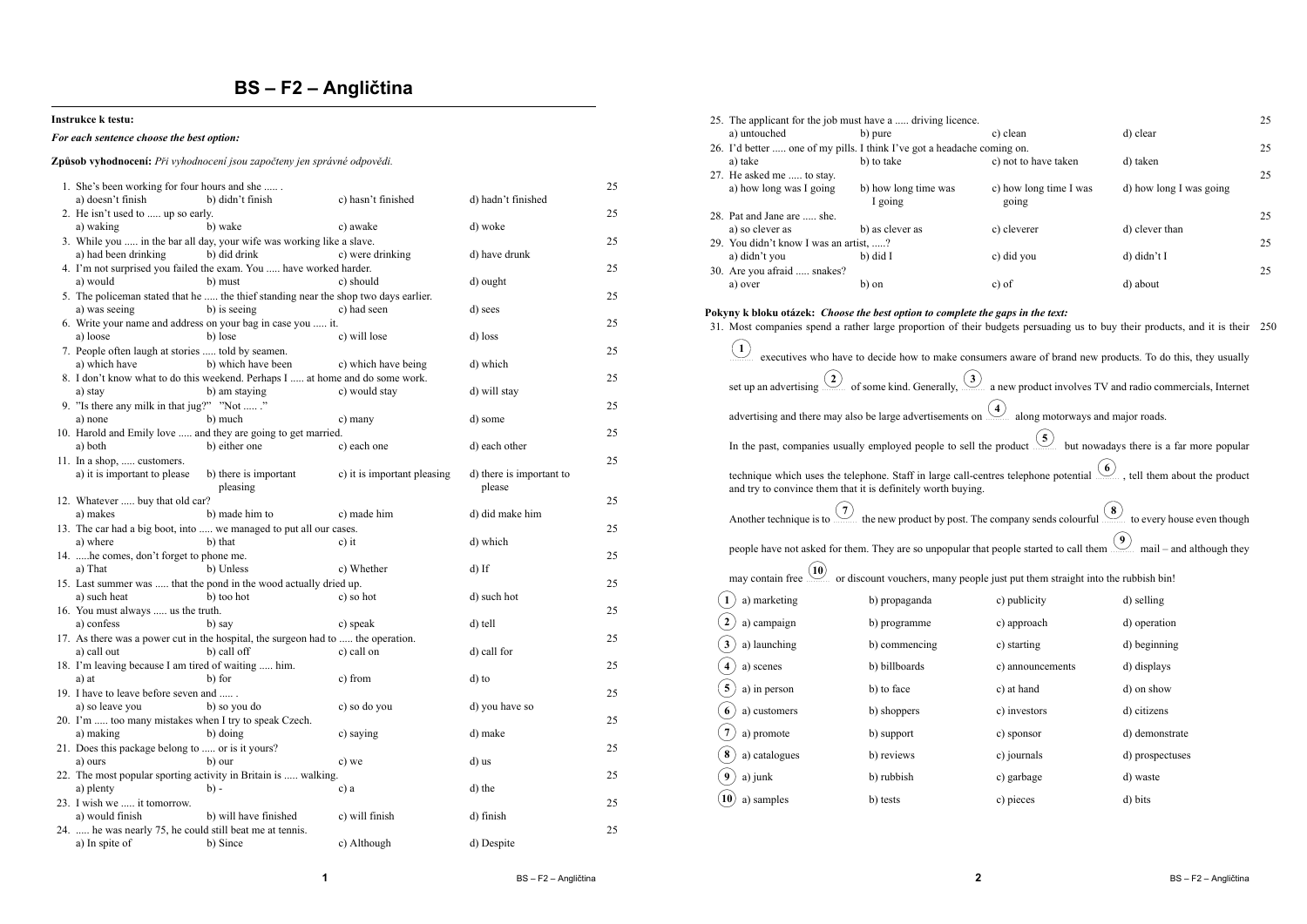# **BS – F2 – Angličtina**

|                                                                                     |                | $\cdot$ tell                                                                     |                |
|-------------------------------------------------------------------------------------|----------------|----------------------------------------------------------------------------------|----------------|
| 1. She's been working for four hours and she                                        | $\overline{2}$ | 17. As there was a power cut in the hospital, the surgeon had to  the operation. | $\overline{2}$ |
| · hasn't finished                                                                   |                | • call off                                                                       |                |
| 2. He isn't used to  up so early.                                                   | 2              | 18. I'm leaving because I am tired of waiting  him.                              | $\overline{2}$ |
| • waking                                                                            |                | $\cdot$ for                                                                      |                |
| 3. While you  in the bar all day, your wife was working like a slave.               | 2              | 19. I have to leave before seven and                                             | $\overline{2}$ |
| • were drinking                                                                     |                | • so do you                                                                      |                |
| 4. I'm not surprised you failed the exam. You  have worked harder.                  | 2              | 20. I'm  too many mistakes when I try to speak Czech.                            | $\overline{2}$ |
| • should                                                                            |                | • making                                                                         |                |
| 5. The policeman stated that he  the thief standing near the shop two days earlier. | 2              | 21. Does this package belong to  or is it yours?                                 | $\overline{2}$ |
| • had seen                                                                          |                | $\cdot$ us                                                                       |                |
| 6. Write your name and address on your bag in case you  it.                         | 2              | 22. The most popular sporting activity in Britain is  walking.                   | $\overline{2}$ |
| $\cdot$ lose                                                                        |                | $\bullet$ .                                                                      |                |
| 7. People often laugh at stories  told by seamen.                                   | 2              | 23. I wish we  it tomorrow.                                                      | $\overline{2}$ |
| • which have been                                                                   |                | • would finish                                                                   |                |
| 8. I don't know what to do this weekend. Perhaps I  at home and do some work.       | 2              | 24.  he was nearly 75, he could still beat me at tennis.                         | $\overline{2}$ |
| • will stay                                                                         |                | • Although                                                                       |                |
| 9. "Is there any milk in that jug?" "Not "                                          | 2              | 25. The applicant for the job must have a  driving licence.                      | 2              |
| • much                                                                              |                | • clear                                                                          |                |
| 10. Harold and Emily love  and they are going to get married.                       | 2              | 26. I'd better  one of my pills. I think I've got a headache coming on.          | $\overline{2}$ |
| • each other                                                                        |                | • take                                                                           |                |
| 11. In a shop,  customers.                                                          | 2              | 27. He asked me  to stay.                                                        | $\overline{2}$ |
| • it is important to please                                                         |                | • how long I was going                                                           |                |
| 12. Whatever  buy that old car?                                                     | 2              | 28. Pat and Jane are  she.                                                       | $\overline{2}$ |
| · made him                                                                          |                | • as clever as                                                                   |                |
| 13. The car had a big boot, into  we managed to put all our cases.                  | $\overline{2}$ | 29. You didn't know I was an artist, ?                                           | $\overline{2}$ |
| • which                                                                             |                | • did you                                                                        |                |
| 14. he comes, don't forget to phone me.                                             | $\overline{2}$ |                                                                                  |                |
| $\cdot$ If                                                                          |                | 30. Are you afraid  snakes?                                                      | $\overline{2}$ |
| 15. Last summer was  that the pond in the wood actually dried up.                   | 2              | $\cdot$ of                                                                       |                |
| • so hot                                                                            |                |                                                                                  |                |
|                                                                                     |                |                                                                                  |                |

**2**

16. You must always ..... us the truth. 2